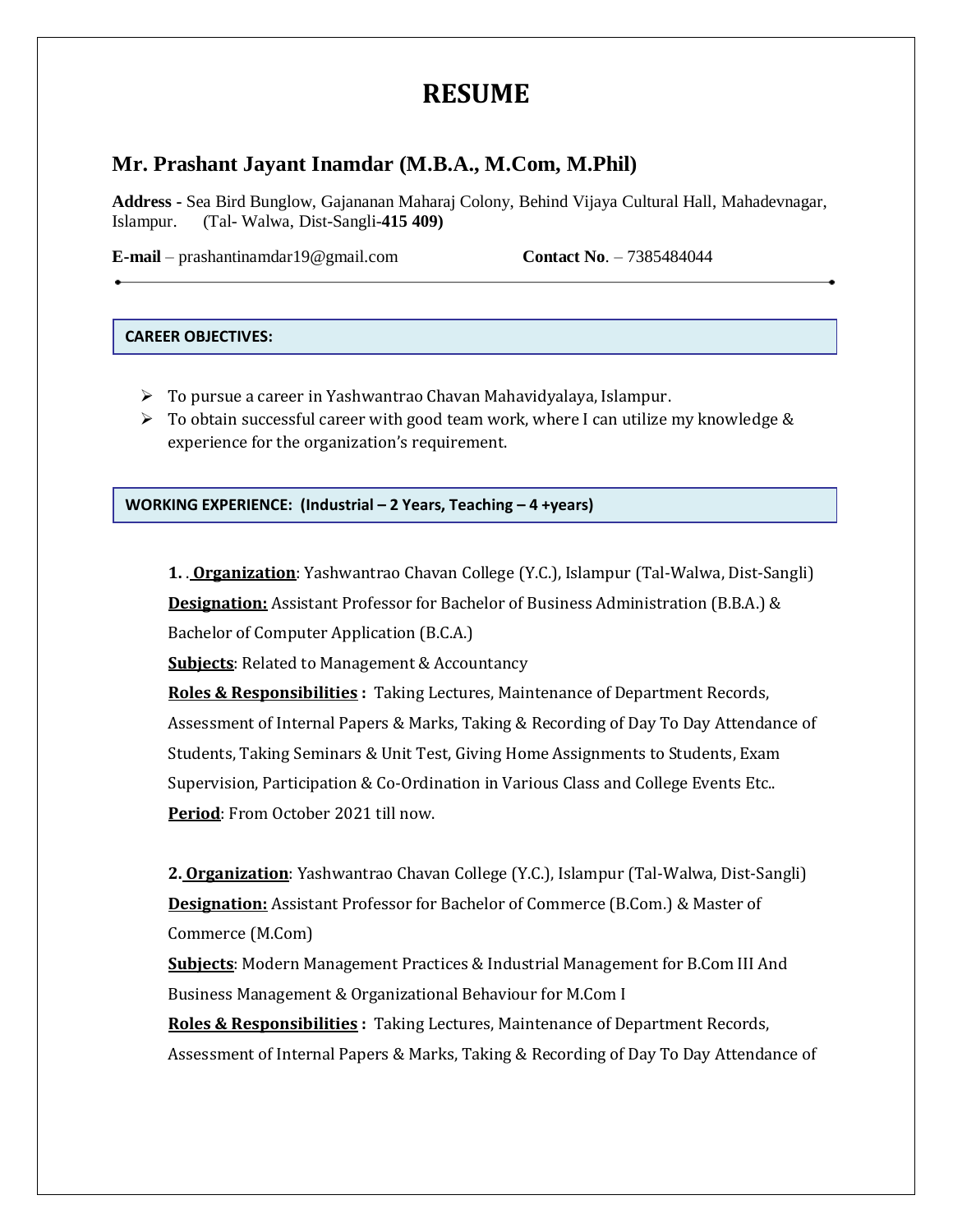Students, Taking Seminars & Unit Test, Giving Home Assignments to Students, Exam Supervision, Participation & Co-Ordination in Various Class and College Events Etc.. **Period**: From August 2019 till 2021.

**3**. **Organization**: Karmveer Bhaurao Patil College (K.B.P.), Islampur(Tal-Walwa, Dist-Sangli) **Designation:** Assistant Professor for Bachelor of Commerce (B.Com.) **Subjects**: Modern Management Practices & Industrial Management for B.Com III **Roles & Responsibilities :** Taking Lectures, Maintenance of Department Records, Assessment of Internal Papers & Marks, Taking & Recording of Day To Day Attendance of Students, Taking Seminars & Unit Test, Giving Home Assignments to Students, Exam Supervision, Participation & Co-Ordination in Various Class and College Events Etc.. **Period**: From July 2017 to June 2019.

**4. Organization**: Rajarambapu Co-Operative Bank Ltd. (Dhankawadi Branch, Pune) **Designation**: Probationary Jr. Officer

**Roles & Responsibilities**: Authorizing all the challans, Saving & Current Account Opening, Cash Handling, Customer Handling, Transactions related to Fixed Deposit, Recurring Deposit, Inward Clearing Cheques, Outward Clearing Cheques, RTGS/NEFT transactions, Inter Branch Transactions (IBT) etc.

Period: From January 2015 to June 2016.

**5. Organization**: Rajarambapu Institute of Technology (R.I.T.), Islampur.(Tal-Walwa, Dist-Sangli)

**Designation:** Assistant Professor for Bachelor of Business Administration (B.B.A.) **Subject**: Business Economics for BBA

**Roles & Responsibilities :** Taking Lectures, Maintenance of Records, Paper Setting, Assessment of Internal Marks, Taking & Recording of Day To Day Attendance of Students, Giving Assignments to Students, Exam Supervision, Participation & Co-Ordination in Various Class and College Events Etc..

**Period**: From July 2014 to December 2014.

6. **Company**: Maxtech Sintered Products Pvt Ltd, Talegaon, Pune. **Designation**: Accounts Assistant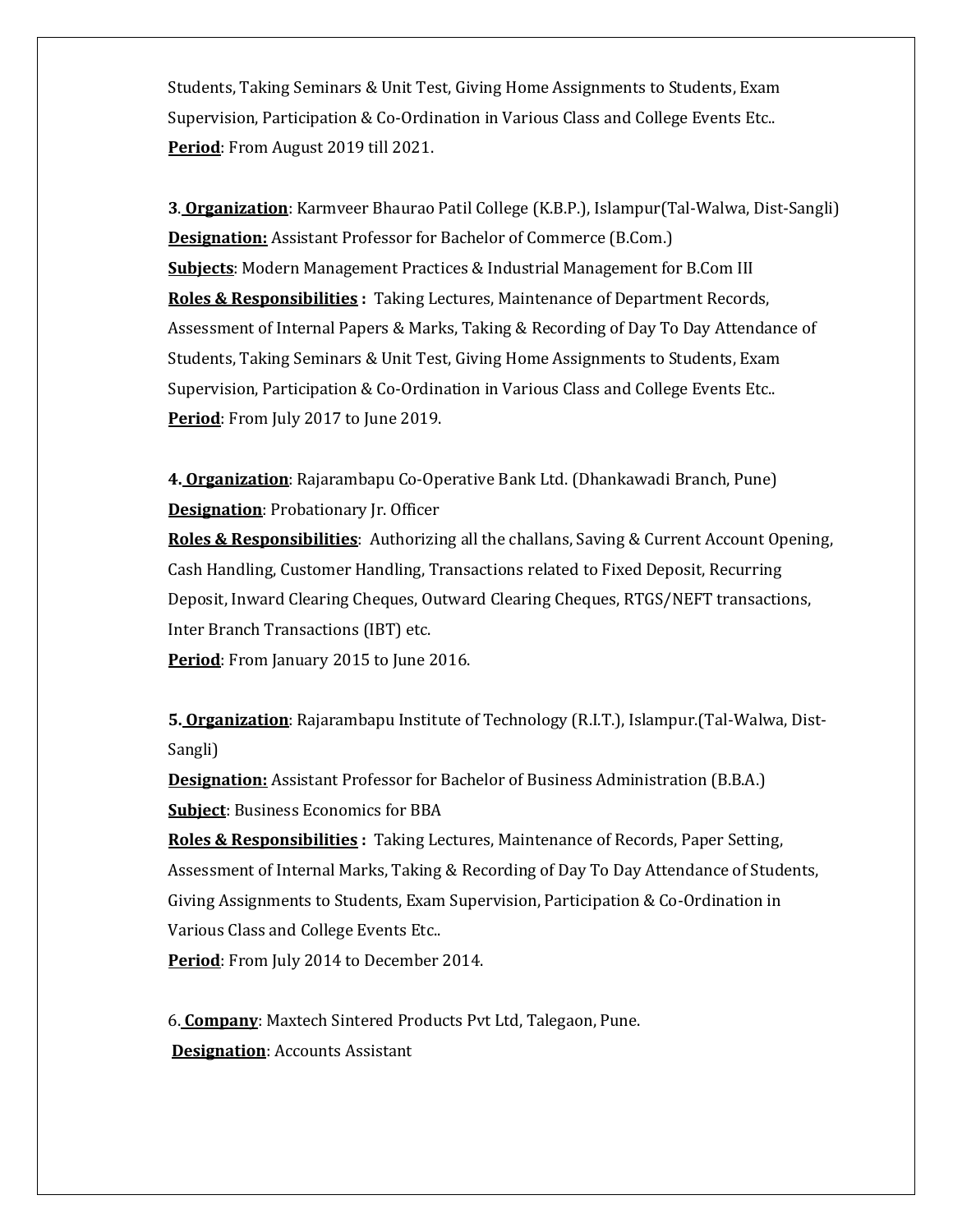**Role & Responsibilities**: Maintaining day to day record of Excise duty and Value Added Tax (VAT) which are incurred on Automobile Components such as Sensor boss, Hego Boss etc,

**Period**: From August 2011 to January 2012.

## **EDUCATIONAL QUALIFICATION: -**

| <b>Class</b>     | School / College                | Name of the           | Grade/                | Year of         |
|------------------|---------------------------------|-----------------------|-----------------------|-----------------|
|                  |                                 |                       |                       |                 |
|                  |                                 | University / Board    | Percentage            | <b>Passing</b>  |
| <b>M.Phil</b>    | <b>CHH.Shahu Institute of</b>   | Shivaji University,   | <b>Grade A</b>        | <b>February</b> |
|                  | <b>Business Education &amp;</b> | Kolhapur              |                       | 2019            |
|                  |                                 |                       |                       |                 |
|                  | Research (CSIBER),              |                       |                       |                 |
|                  | <b>Kolhapur</b>                 |                       |                       |                 |
| M.B.A.           | R.I.T.Rajaramnagar,             | Shivaji University,   | 1 <sup>st</sup> Class | July            |
|                  | Islampur.                       | <b>Kolhapur</b>       | with                  | 2014            |
| $(H.R. \&$       |                                 |                       | <b>Distinction</b>    |                 |
| <b>Finance</b> ) | (An Autonomous Institute)       |                       |                       |                 |
|                  |                                 |                       |                       |                 |
| M.com            | K.B.P. College Islampur         | Shivaji University,   | 55.38%                | <b>April</b>    |
|                  |                                 | <b>Kolhapur</b>       |                       | 2011            |
|                  |                                 |                       |                       |                 |
| <b>B.Com</b>     | K.B.P. College Islampur         | Shivaji University,   | 61.72%                | <b>April</b>    |
|                  |                                 | <b>Kolhapur</b>       |                       | 2009            |
|                  |                                 |                       |                       |                 |
| <b>H.S.C.</b>    | K.B.P. College Islampur         | <b>Kolhapur Board</b> | 63.83%                | <b>February</b> |
|                  |                                 |                       |                       | 2006            |
|                  |                                 |                       |                       |                 |
| <b>S.S.C.</b>    | <b>Islampur High School</b>     | <b>Kolhapur Board</b> | 60.26%                | <b>March</b>    |
|                  | <b>Islampur</b>                 |                       |                       | 2004            |
|                  |                                 |                       |                       |                 |

#### **Project Details (During M.Phil.)**

**Organization Name :** Rajarambapu Group of Textiles Ltd,Islampur.

**Project Title :** "A Study of Employee Motivation In Rajarambapu Group of Textiles Ltd,Islampur"

**Working Area :** 6 Units of Rajarambapu Textile Group,Islampur.

**Project Duration (Period) :** 2017-18